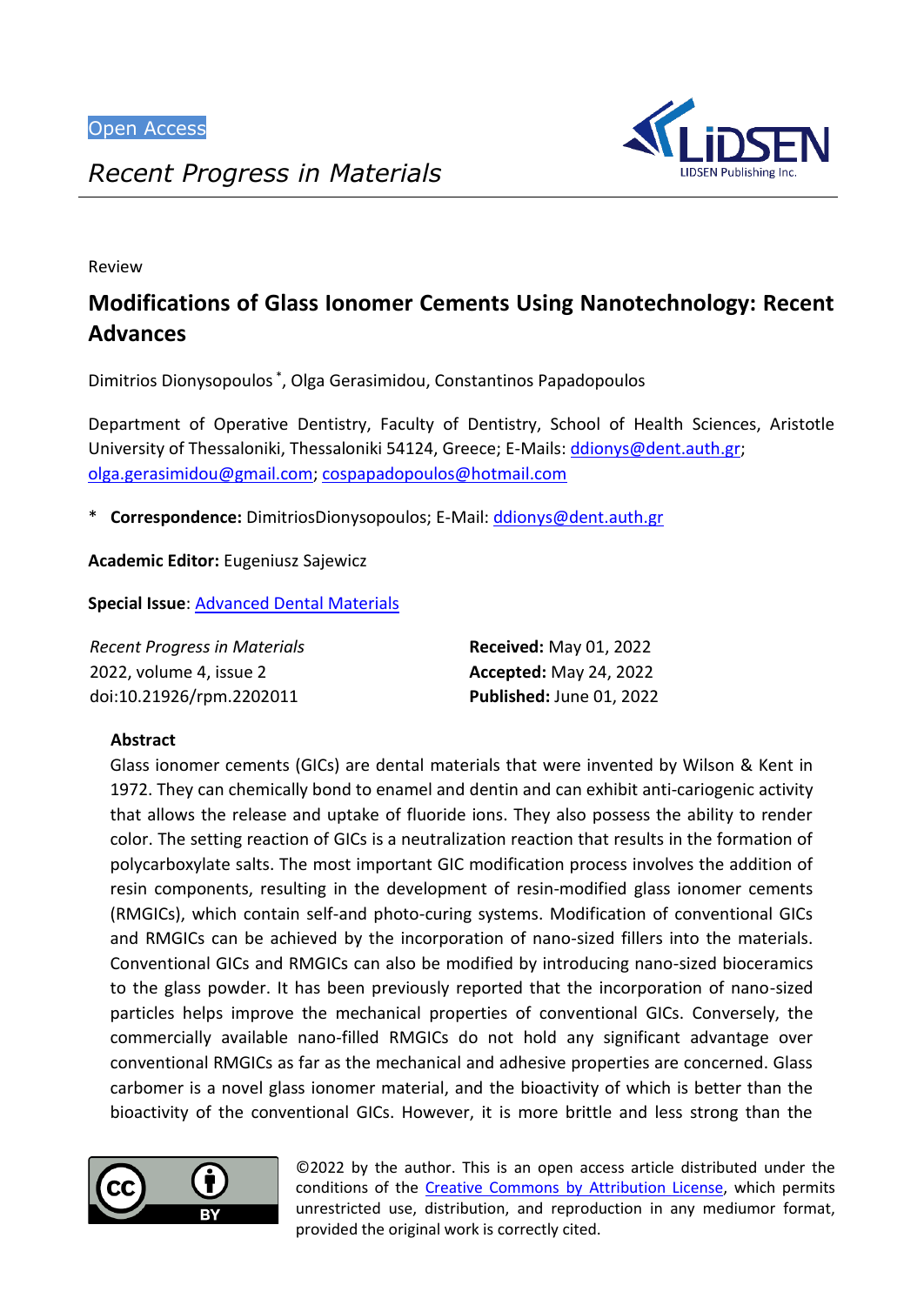modern conventional GICs. Additionally, clinical techniques that can be used to transfer external energy on the surface of a GIC have also been used for modification. These techniques can be used to reduce the duration of the initial setting stage and improve the rate of the setting reactions, resulting in faster development of the mechanical properties. Premature failure of the restorations can be avoided under these conditions. The lack of long-term clinical studies limits the use of nano-modified glass ionomers and glass carbomers in daily clinical practice. More randomized clinical trials are required to justify the use of these modern modified materials.

### **Keywords**

Bioactive materials; glass ionomer cements; modifications; nanofillers; nanotechnology

## **1. Introduction**

Glass ionomer cements (GICs) are dental materials that were invented by Wilson & Kent in 1972 [1]. They can chemically bond to enamel and dentin. The origin of the anti-cariogenic activity of the materials can be attributed to the release and uptake of fluoride ions. The materials can be used to render color effectively [2-4]. Glass ionomers exist in powder and liquid form. The powder consists of fluoro-alumino-calcium-sodium-silicate glass particles, usually in the form of SiO-AlO2- CaF<sub>2</sub>-AlPO<sub>4</sub>-Na<sub>3</sub>AlF<sub>6</sub>. Some formulations contain strontium (Sr) and barium (Ba) compounds that improve radiopacity and remineralization properties. The liquid is an aqueous solution of various polycarboxylic acids, which are primarily polyalkenoate acids. The low viscosity of the acids facilitates the handling of cements [5-7]. Tartaric acid is also added to the liquid to improve the ease of handling and increase working time [8].

The setting reaction associated with GICs is a neutralization reaction, resulting in the formation of polycarboxylate salts [9]. Initially, the hydrated protons (H<sub>3</sub>O<sup>+</sup>) of the polyacid react with the basic particles in glass. This promotes the movement of Na<sup>+</sup>, Ca<sup>2+</sup>, and Sr<sup>2+</sup> ions, and later Al<sup>3+</sup> ions, from glass to the polyacid solution [10-12]. These ions react with the polyacid molecules and form ionic bonds. Thus, the formed insoluble polysalt network causes the cement to harden [10]. Water is an essential component of glass ionomers as it is the solvent of polymeric acid. It contributes to the release of protons. It functions as the matrix for the setting reaction and is also a structural component of cement [13]. The loss of water from freshly hardened cement creates an unsightly chalk surface due to the formation of microcracks (Figure 1). To prevent dehydration, it is important to coat the surface of the cement with a hydrophobic material such as Vaseline or a suitable resin varnish [14].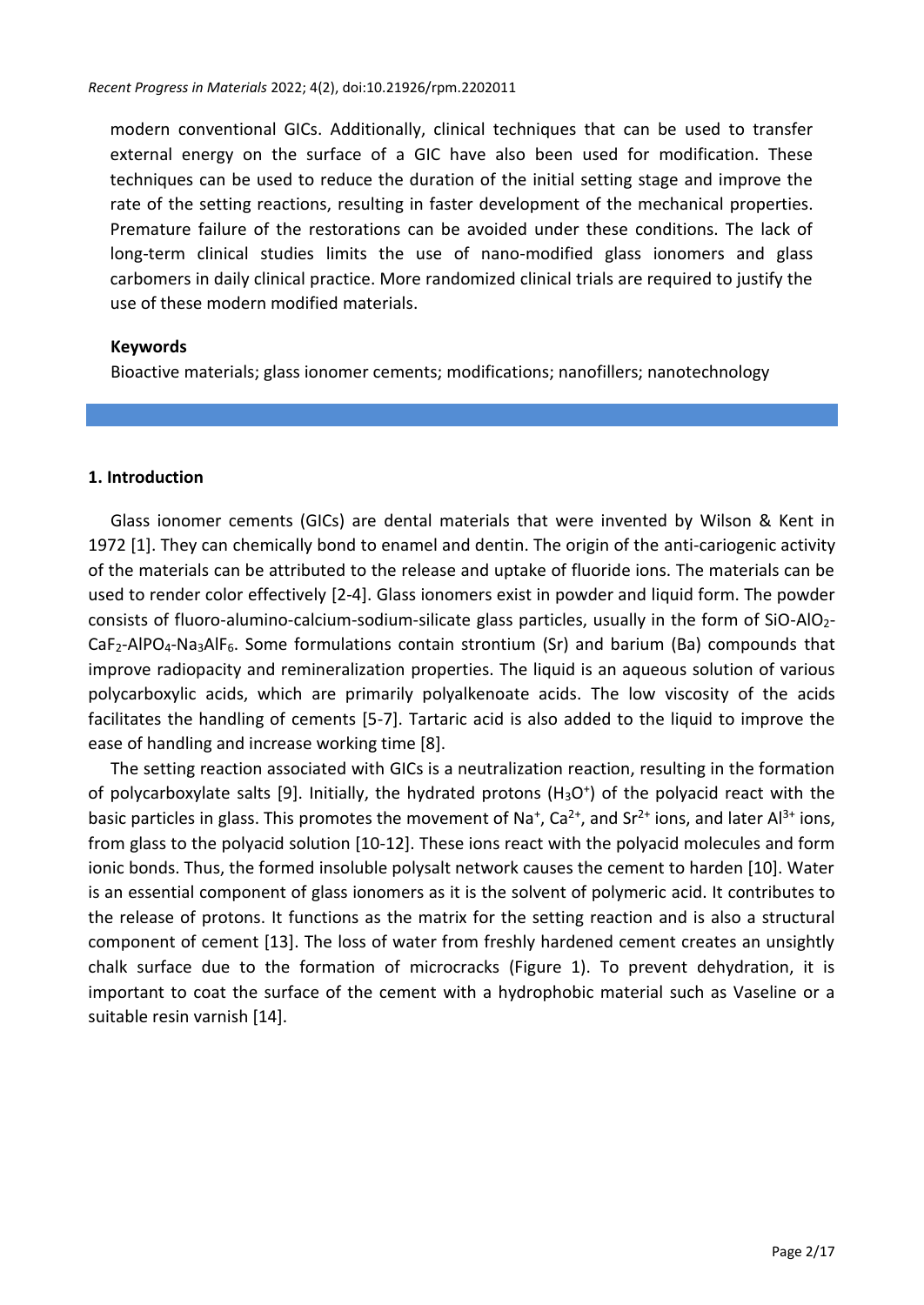



The setting reaction has been studied by various spectroscopic methods, and it has been observed that the reactions proceed over two phases [15]. Ionic bonds, which are responsible for the immediate hardening of the cement, are formed in the first phase. Ionic bonds involving  $Al^{3+}$ ions are formed in the second phase, and the formation of these bonds starts approximately 10 min after the initial setting. The process continues at a slow rate for approximately 24 h [11, 12]. This is followed by the process of maturation, which takes several weeks or months. During this process, minor changes such as an increase in the compressive strength and degree of translucency occur. The process is accompanied by a decrease in toughness and degree of opacity. The content of bound water increases to a limiting value, and the extent of bonding (attributable to the process of continuous ion exchange) to the tooth surface increases [16].

Depending on their clinical application, glass ionomers can be classified into four categories [10]: a) GICs for bonding bridges, crowns, inlays/onlays, posts, and orthodontic rings; b) GICs for fillings (these are further divided into two subcategories: the first includes aesthetic cements for anterior teeth, which have a variety of shades and translucencies [17, 18] and the second includes reinforced glass ionomers which are used in posterior teeth); c) GICs for tooth cavity bases and liners [19, 20]; and d) GICs for dental sealants [21].

There are several factors that limit the application of GICs under certain clinical conditions. The mechanical properties of the GICs are poorer than those of the resin-based materials [22]. The limiting factors also include low resistance to abrasion [23] and high sensitivity to moisture in the oral cavity [24]. Various modification methods have been used to tune the composition of the GICs to address the problem of reduced physical-mechanical properties. The most prominent modification method included the addition of resin components in the GICs. This resulted in the development of the resin-modified glass ionomer cements (RMGICs), which contain self-and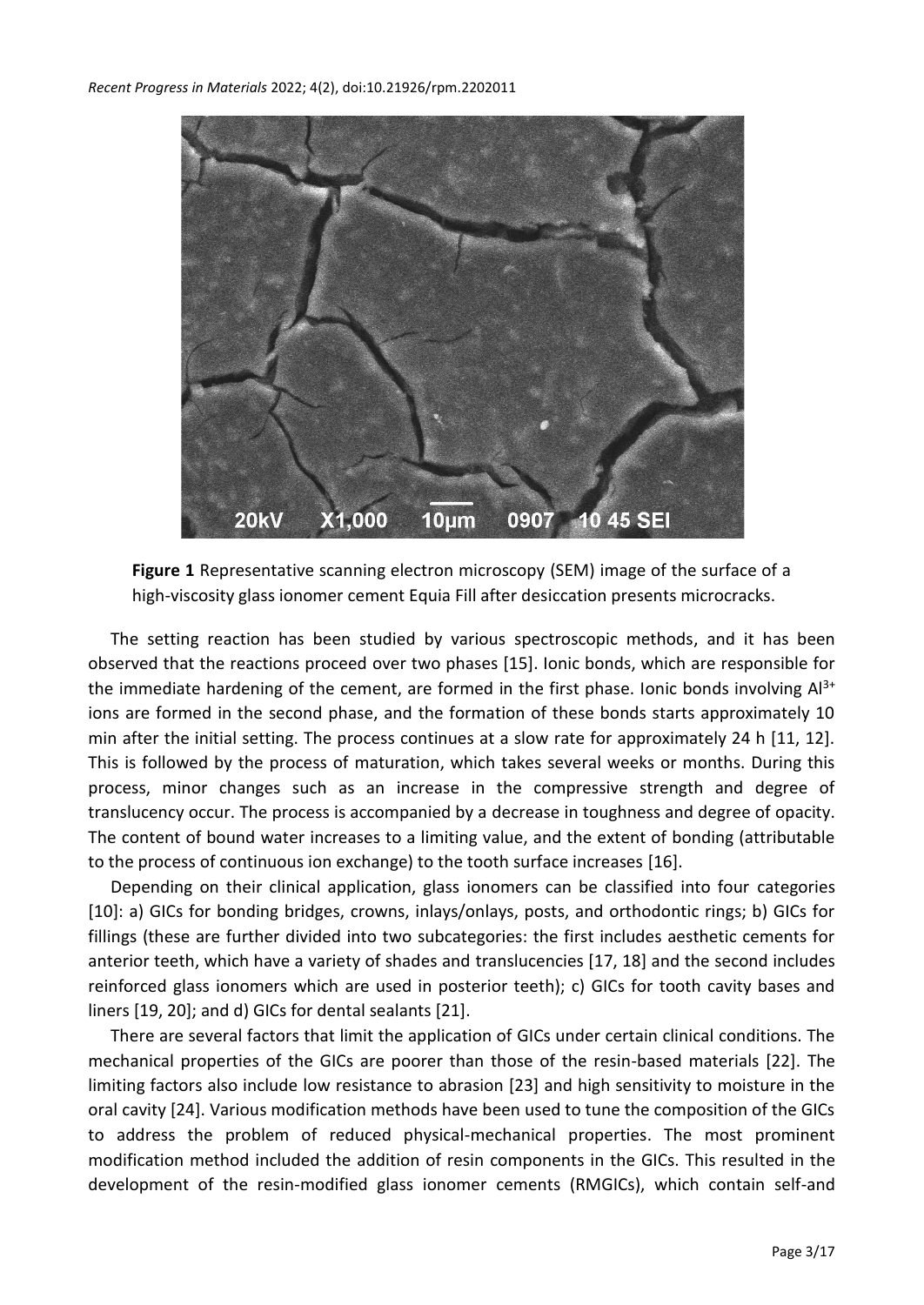photo-curing systems [25, 26]. Zinc [27, 28], stainless steel [29], strontium oxide [30], silicon particles [31], bioactive apatite [32], a mixture of bioactive apatite and strontium [33, 34], synthetic fibers [35] polyacids containing N-vinylpyrrolidone [36], and amino acid monomers [37] have been used over the years as additives to improve the mechanical properties of the materials. In recent years nanotechnology has been used to produce new composite resins. It has been reported that the method can be used to effectively improve the mechanical properties of the materials [38, 39]. Similar efforts have been made to improve the physical and mechanical properties of both conventional and resin-modified GICs. Glass Carbomer, a modified GIC,contains modified glass particles, nano-hydroxyapatite, and silicone oil [40, 41].

Most recent versions of GICs typically consist of powders that contain some of the polymeric acids in dried form, resulting in the formation of a low-viscosity acid solution. The freshly mixed cement prepared under these conditions contains high amounts of acid that promote the rapid setting of the material. The process also imparts good strength. These types of materials are labeled as "high-viscosity" GICs, a term typically applied to materials characterized by high powder/liquid ratios of at least 3.6:1 [16]. In 2015, a novel GIC material known as the Equia Forte (GC Inc., Kyoto, Japan) was introduced for application in high-load-bearing areas in posterior teeth. It is a glass hybrid restorative material containing a multifunctional monomer and reinforced with ultrafine, highly reactive glass particles [42, 43]. The time frame for the development of glass ionomer materials is presented chronologically in Table 1.

| Date | <b>Glass ionomer developments</b>  |
|------|------------------------------------|
| 1972 | The invention of conventional GICs |
| 1977 | Metal (silver)-reinforced GICs     |
| 1980 | RMGICs self-polymerized            |
| 1990 | RMGICs photo-polymerized           |
| 1991 | RMGICs (photo+self)-polymerized    |
| 2003 | Glass Carbomer                     |
| 2007 | Nano-modified RMGICs               |
| 2008 | Nano-modified conventional GICs    |
| 2008 | High-viscosity conventional GICs   |
| 2015 | <b>Hybrid restorative GICs</b>     |

**Table 1** Developments of glass ionomer materials.

Therefore, the purpose of this literature review is to present the current data for the latest modifications of GICs, emphasizing the modifications involving nanotechnology.

# **2. Resin-Modified Glass Ionomer Cements (RMGICs)**

RMGICs were introduced in the field of dentistry in the late 1980s. These are hybrid materials with combined properties of conventional GICs and composite resins. The components present in the powder are almost the same as the components present in conventional GICs. The liquid methacrylate monomers and a photoinitiator system are also present in the system [44]. The monomer is typically 2-hydroxyethyl methacrylate (HEMA), and the photo initiator is usually camphorquinone (CQ)[45].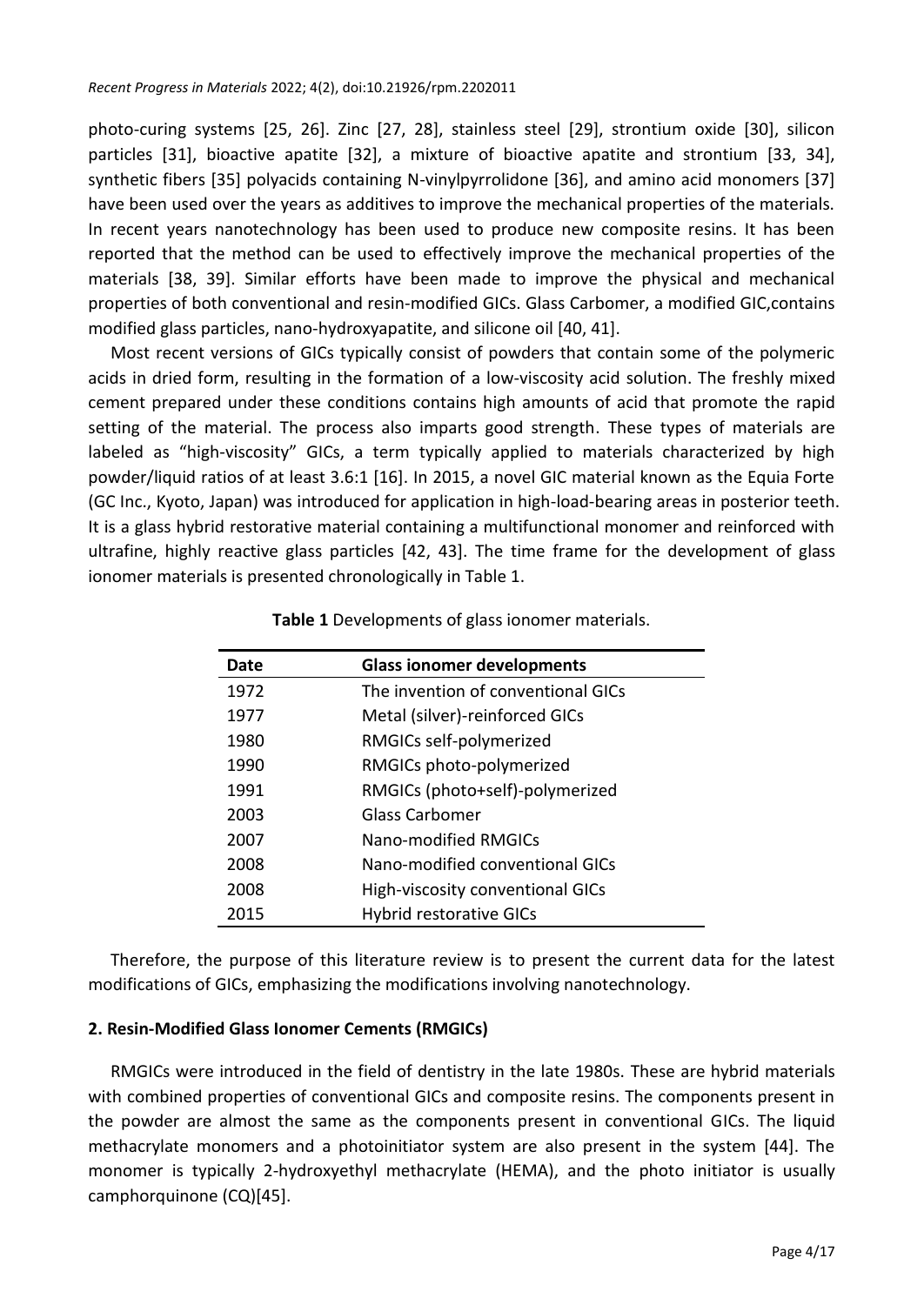Two different chemical reactions occur during the process of setting of RMGICs. The acid-base reaction is initiated immediately after the process of powder/liquid mixing. The polymerization of the methacrylate monomers is stimulated using a dental light-curing unit such as light-emitting diode (LED) devices. The properties of the material can potentially degrade due to the simultaneous progress of the two antagonistic reactions [46]. The method of mixing and the lightcuring should be conducted following the instructions provided by the manufacturer to avoid deleterious effects on the structure of the cement [46].

Post photopolymerization, the material is exposed to conditions of a fast initial hardening process to form the polymer network. However, the acid-base reaction continues after light-curing and is completed within 10-12 min of mixing [4]. Unlike conventional GICs, moisture-protecting substances need not be used immediately after application, and this can be attributed to the formation of the polymer network. They also show greater resistance to compression, diametrical tensile strength, degree of bending, and modulus of elasticity than the conventional GICs [22, 47]. They present lower water sorption ability, a lesser degree of solubility, and higher translucency than conventional GICs. These improve the aesthetic performance of the materials. The process of polymerization shrinkage during setting limits the application of RMGICs. The extent of fluoride release recorded for the RMGICs is lower than that recorded for the conventional GICs. This can be attributed to the low solubility (attributable to the less hydrophilic nature) of the material and the release of unreacted monomers to the surrounding tissues. Fluoride is released in two phases in conventional GICs. A large amount of fluoride is released during the first phase (burst effect). This is followed by the steady release of a small amount of fluoride ions during the second phase. The second phase is longer than the first phase [48, 49]. Small amounts of Na<sup>+</sup>, Al<sup>+3</sup>, PO<sub>4</sub><sup>-3</sup>, and Ca<sup>+2</sup> ions are also released during the process. They exhibit buffer properties and increase the pH of the oral fluids in an acidic environment [50, 51].

In terms of biocompatibility, RMGICs lag behind conventional GICs because they release the monomer HEMA, especially during the first 24 h. It can penetrate dentinal tubules and is considered potentially cytotoxic to pulpal cells [52-54]. It has been previously reported that low cytotoxicity (determined by conducting MTT assays) values were recorded for all the tested materials (conventional GICs, RMGICs and resin composites) and low extraction times were involved, indicating minimal cytotoxicity of the materials (less than 30% inhibition). One RMGIC presented significantly higher cytotoxicity compared to the other materials [54]. RMGICs should always be light-cured for at least the manufacturers' recommended time at thicknesses no greater than the maximum recommended value to minimize HEMA release [52]. Efforts have been made to modify RMGICs with nanoparticles and bioceramic particles to address the persisting issues [55, 56].

### **3. Modifications of GICs using Nanotechnology**

Nanotechnology involves the production of functional materials and structures whose dimensions are in the range of 1-100 nm. The materials are produced using various physical and chemical methods [57, 58]. The introduction of nanotechnology in restorative dentistry led to the development of nano-filler particles. The physical, chemical, and biological properties of a particle in the nanoscale dimension are different from the properties of the particles at the atomic/molecular level. The properties of nanomaterials are also different from the properties of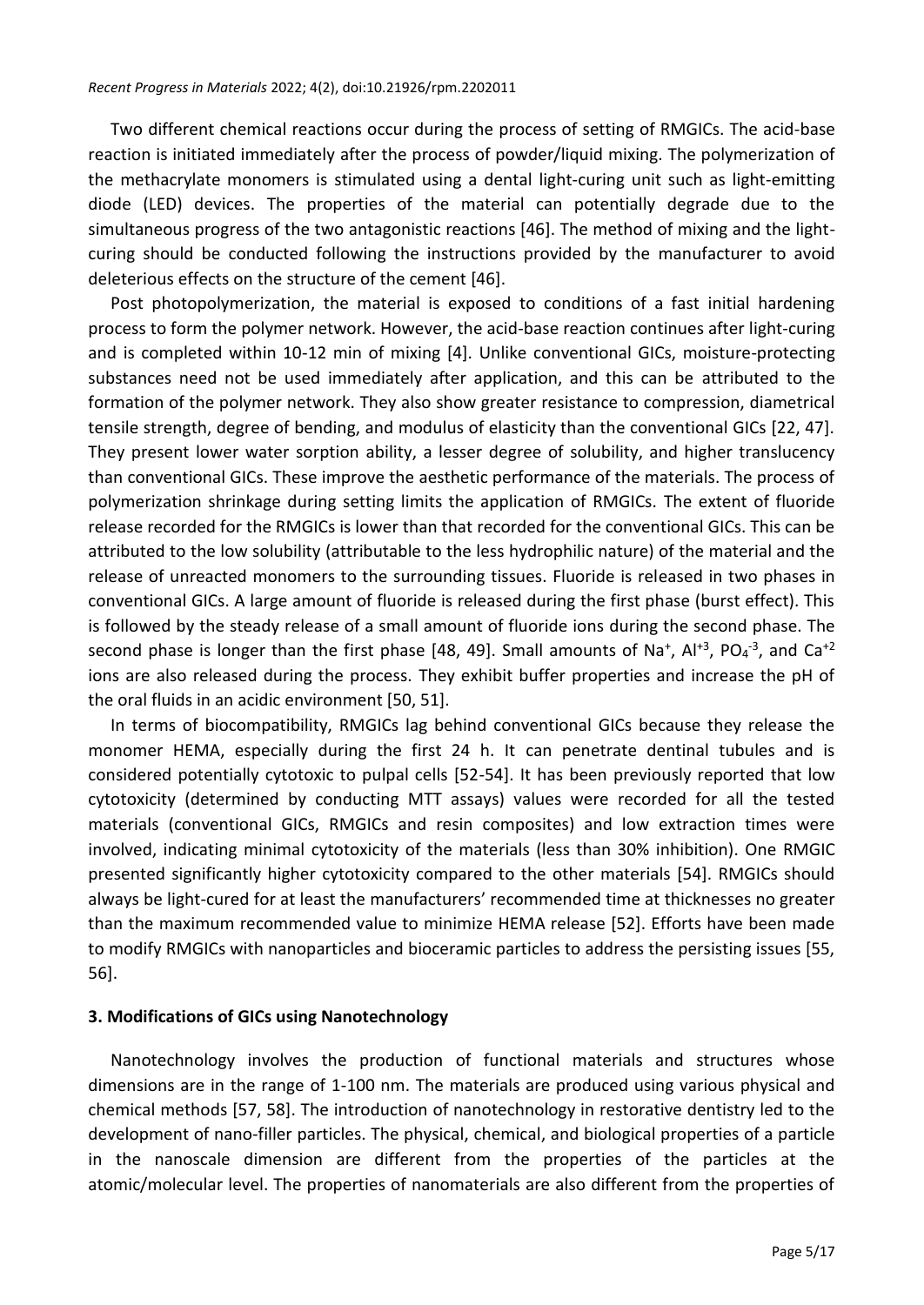the bulk material [59]. Tooth tissues are composed of nanoscale structural units [60]. Hence, synthetic nanoparticles of similar nature are needed to mimic the properties of natural teeth. Two primary approaches in the field of nanotechnology are used for developing small or improved materials. These methods are also used to form complex assemblies from small components. The first approach involves the solid-state processing of materials. The processing methods include the processes such as milling, machining, and lithography. Approaches such as chemical vapor deposition, monolithic processing, wet etching, and plasma etching are used to fabricate functional structures at micro and nano levels [61]. The second approach includes the fabrication of materials via edifice-up particles by harvesting atomic elements [62]. The methodis based on highly organized chemical synthesis methods and the growth of materials [63].

In the field of dentistry, nanotechnology has been used to modify the surface of bone implants [64], improve the mechanical properties of resin composites [38, 65, 66], and prevent caries [67]. Efforts have also been made to improve the mechanical properties of both conventional and resinmodified GICs. The aim is also to significantly improve physical properties and address issues associated with wear resistance, hardness, and elasticity. Researchers have also aimed to achieve patient satisfaction in terms of aesthetic appearance. They have attempted to improve the translucency and polishing ability by incorporating nanoparticles into GICs [68].

# *3.1 Modifications of Conventional GICs with Nanoparticles*

Hydroxyapatite and fluorapatite exhibit significantly high chemical affinity toward bone and dental tissues and for this reason they have been used in the field of implantology [69] and prevention of caries [57, 67]. Nano-hydroxyapatite crystals have been found to contribute significantly to the remineralization of enamel [70, 71]. It has been reported that the addition of nano-hydroxyapatite to resin composites significantly improves their mechanical properties [72]. Nano-hydroxyapatite or nano-fluorapatite, when used as additives in conventional GIC powder, significantly improves the compressive strength, tensile strength, and flexural strength of the materials [73]. Glass ionomers containing nano-fluorapatite have better mechanical and adhesive properties than those containing nano-hydroxyapatite. This can be potentially attributed to the low solubility of nano-fluorapatite [36, 73]. The improved mechanical properties of GICs that contain nano-apatite are apparent due to the formation of ionic bonds between polyacrylic acid and apatite crystals [36]. It has been claimed that when GIC powder containing nanohydroxyapatite is used with a liquid containing a mixture of polyacrylic acid, itaconic acid, and polymers of N-vinylpyrrolidone (instead of the commonly used polyacrylic copolymer), the mechanical properties of GICs are further improved. This may be explained by the formation of strong chemical bonds between N-vinylpyrrolidone and apatite crystals [36]. Nano-apatitecontaining GICs exhibit a better degree of adhesion (with dental tissues) than the other materials. This can be attributed to the ability of apatite crystals to form strong ionic bonds with Ca ions in dental tissues [74]. The small nano-apatite particles significantly increase the surface area of the particles and improve the ability of the particles to penetrate demineralized enamel and dentin. This results in an increased adhesion to the tooth surface [75].

Apart from nano-apatite, other types of nanoparticles have also been used to improve the mechanical properties of GICs. More specifically, in some GIC products, nanoparticles (3-5 wt %) of titanium dioxide (TiO<sub>2</sub>) have been added to the powder to improve the mechanical properties and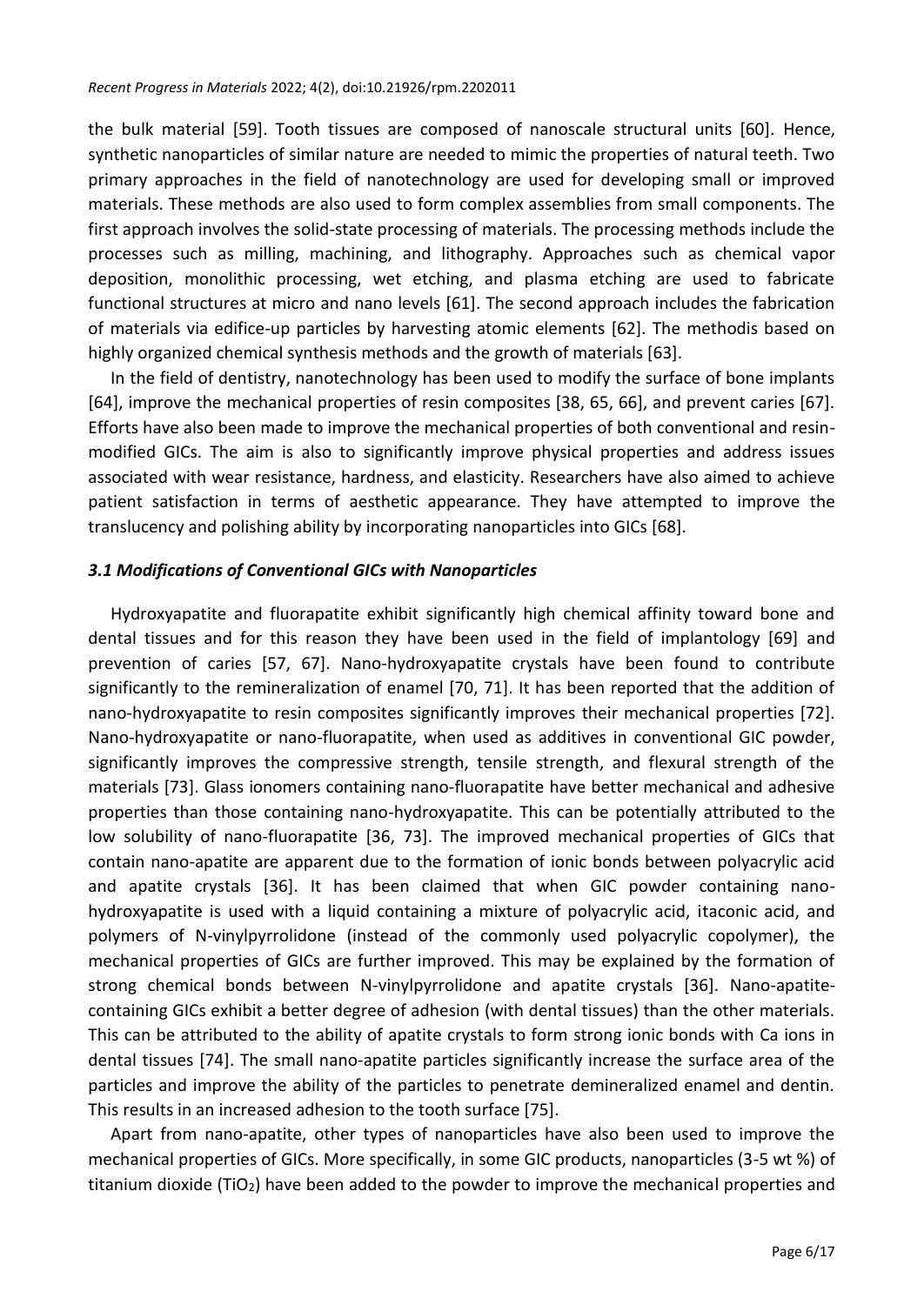increase the antimicrobial activity of the cement  $[76, 77]$ . Although TiO<sub>2</sub> is considered to exhibit toxic effects, results from in vitro studies did not reveal that the toxicity of the nano-TiO<sub>2</sub>containing GIC was higher than the toxicity of the conventional ones [78, 79]. GICs can also be modified by adding a mixture (4 vol %) of nano-hydroxyapatite and zirconia (ZrO<sub>2</sub>) particles to the powdered samples. This also results in improved mechanical behavior. This improvement may be attributed to the uniform distribution of the glass and the mixture of nano-apatite and zirconia particles within the matrix of the cement [33]. Fractures in the cement structure were also observed. The origin of the fractures was attributed to the weak bond between the glass and the zirconia. Therefore, the content of the mixture of hydroxyapatite and zirconia should not exceed 4 vol% [33].

## *3.2 Modifications of RMGICs with Nanoparticles*

The property of chemical adhesion is considered to be the most important property of GICs. GICs can effectively adhere to dental tissues. RMGICs bond to dentin both micromechanically (the resin penetrates the collagen network) and chemically (by forming a chemical bond between the carboxylic acid groups and the Ca ions of the crystals of hydroxyapatite of partially demineralized enamel and dentin through ionic reactions) [9, 80]. Nano-RMGICs show a similar bonding mechanism. It has been observed that minimal penetration of the resin into the dentin occurs in these cases, indicating that the strength and efficiency of bonding depend more on the ionic bond than on the micromechanical retention. This is similar to the case of conventional GICs [55]. The commercially available RMGIC Ketac N100/Ketac Nano (3M ESPE) contains nano-agglomerated silicon particles and is accompanied by a primer (Ketac Nano Primer), which is applied to the tooth surface before placement of the cement. However, relevant studies have shown that there is no significant difference in bond strength to dentin between nano-reinforced and conventional RMGICs [55].

It has been demonstrated that the use of 37% orthophosphoric acid before the application of the cement can increase the shear bond strength of nano-RMGICs due to the removal of the smear layer and increase in the surface energy [56, 81, 82]. However, high molecular-weight carboxylic polymers (MW = 8000-15000) present in RMGICs cannot penetrate demineralized dentin. This leaves the dentin collagen network unprotected and exposed to the risk of hydrolytic degradation [83, 84]. Thus, excessive demineralization of dentin should be avoided when RMGICs are used [74, 85] as the polyalkenoic polymers cannot penetrate the collagen of the dentin [86]. Therefore, it is suggested that weak acidic primer or aqueous solutions of polyacrylic acid (usually 25%) should be used for pretreatment of the tooth surface to improve the adhesion ability of nano-RMGICs. A recent clinical study has compared a nano-RMGIC with a conventional RMGIC and a composite resin. It was found that after 1 year there were no differences among the materials in terms of retention of the restorations. However, the nano-RMGICs exhibited higher discoloration and lower marginal integrity than the conventional ones [87]. In another in vitro study, it was reported that the marginal integrity of nano-RMGIC restorations was lower than that of the conventional ones. This presumably is explained by the lower bond strength that present the nano-RMGIC especially to and enamel [88].

Modifications in the shape and size of the fillers can affect the mechanical properties of a glass ionomer material in the same way as happens in resin composites [22, 89]. RMGICs are more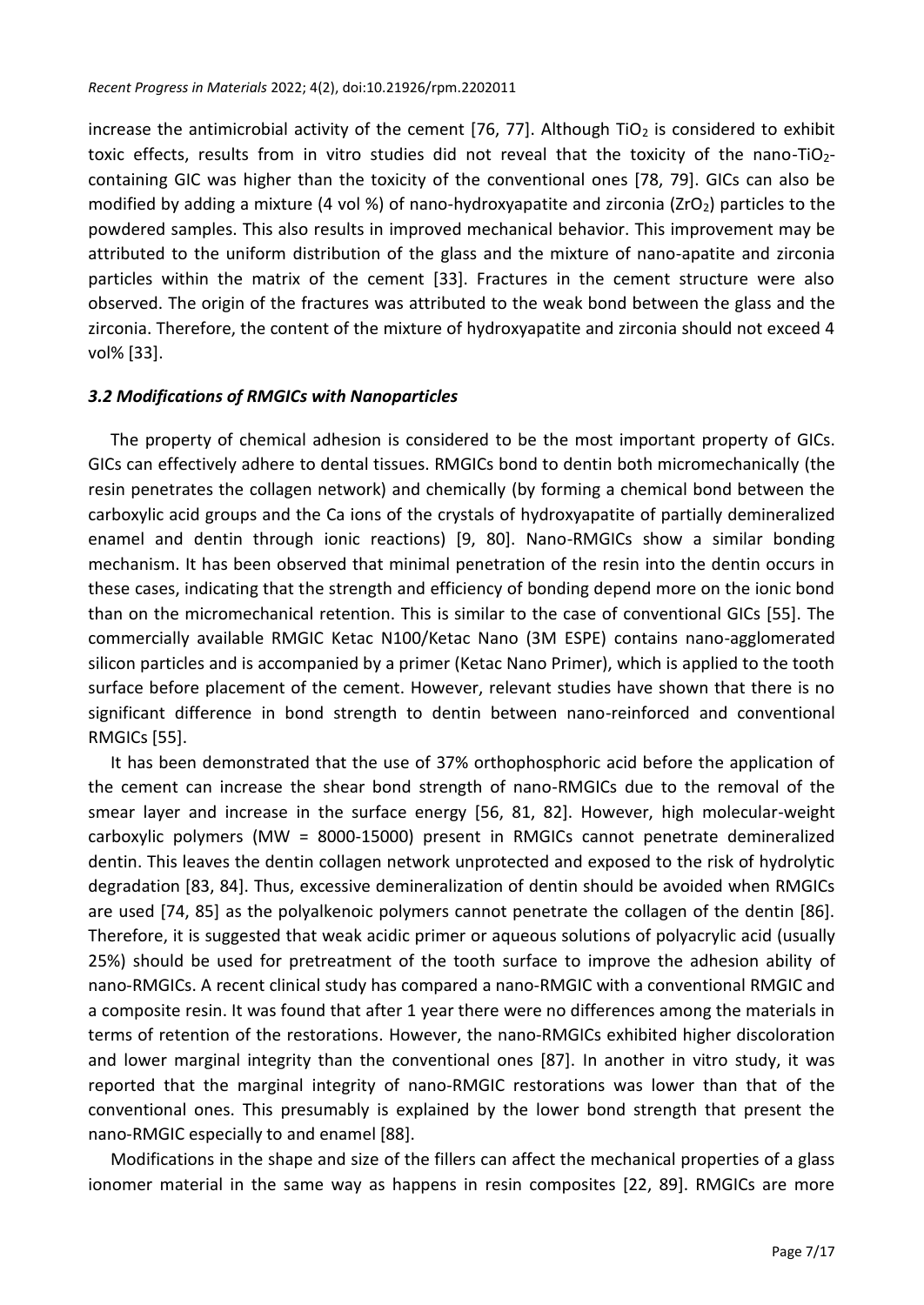resistant to bending, changes in tensile bond strength, and solubility compared to conventional GICs. This can be primarily attributed to the formation of chemical bonds between the glass particles and the organic matrix [22, 47]. Traditional RMGICs have been found to be more resilient to bending and fatigue than commercially available nano-RMGICs [89, 90]. Additionally, nano-RMGICs exhibit inferior mechanical behavior under acidic conditions [89] than conventional GICs.This can potentially influence the longevity of the nano-RMGIC restorations in the oral cavity.

As mentioned before, the addition of nano-hydroxyapatite, nano-fluorapatite, and nanofluorohydroxyapatite particles can improve the surface properties of the RMCIGs. The improvement can be attributed to the increase in the content of the inorganic phase at the surface [91]. On the other hand, the use of nano-hydroxyapatite particles significantly extends the setting time of the material up to 800 s. This is significantly higher than the time range outlined in the ISO specifications (90-480 s) [92]. Although the exact mechanism of this increase in setting time is yet to be well understood, it appears as if the nanoparticles interfere with the process of polymerization of the monomers [93]. The abrasion caused by toothbrushing on the surface of nano-RMGICs has been found to induce less surface loss compared to conventional RMGICs. Nevertheless, under clinical conditions where microbial and chemical activities are observed, no statistically significant differences were found between the two types of RMGICs in terms of surface roughness and hardness [94]. Hence, despite the modifications brought about by the addition of nanoparticles, the surface roughness and hardness of the RMGICs were poorer than those of the composite resins, due to their lower abrasion resistance and their higher solubility [94-96].

The release of fluoride ions from GICs and RMGICs is one of their major advantages, as fluoride is well documented to reduce demineralization, increase remineralization, inhibit the growth of bacterial and inhibit their adhesion to tooth surfaces [97]. Because fluoride is not involved in the setting process of GIC, it can be released in large amounts by an ion exchange mechanism without affecting the structure of the cement. GICs also have the ability to uptake fluoride from the oral fluids that function as fluoride storage, which can be re-released preventing demineralization of the tooth tissues [98]. However, it has not been clinically confirmed whether the amount of fluoride released by GICs is sufficient to prevent the formation of caries [99, 100]. It has been reported that the amount of fluoride release achieved using nano-RMGIC is similar to the amount of fluoride release achieved using conventional RMGICs. However, the amount is lower than that released by conventional GICs [49, 89]. Notwithstanding nano-RMGICs release more fluoride in an acidic environment (pH = 4), the total amount of fluoride they released after 84 days was comparable to the total amount of fluoride released by conventional RMGICs [89]. Results from in vitro studies revealed that nano-RMGICs significantly reduce the development of secondary caries. Unfortunately, there are no long-term clinical trials to confirm these results in vivo.

## **4. Glass Carbomer**

Glass ionomer cements are considered to be bioactive materials as they release biologically active ions (F, Na, Si, and P) in the oral environment, which can beneficially interact with dental tissues. They also present buffer properties under acidic conditions and reduce the pH of the environment. The glass carbomer is a novel glass ionomer cement, which was claimed to be more bioactive than conventional GICs [10]. Despite the fact that the name "glass carbomer" is the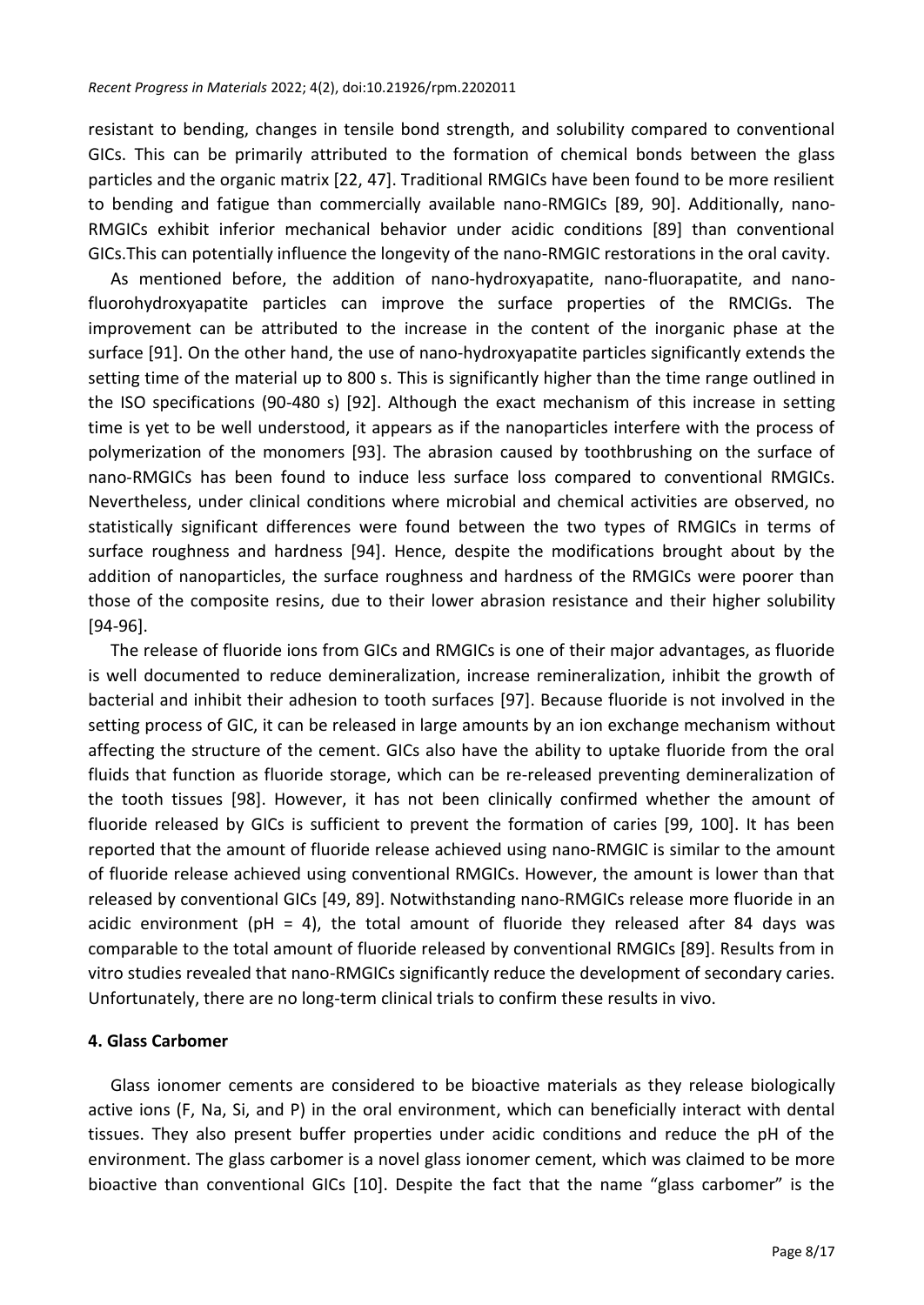brand name of a product of the GCP Dental company, it has been accepted to be used in literature [10, 40, 41]. Its setting reaction is an acid-base reaction that occurs between the aqueous solution of the polymeric acid and the basic glass containing certain components which are not usually present in other GICs [10]. In particular, these components are (a) glass beads of cement powder that have been treated with strong acids (HCl), (b) silicone oil containing polydimethylsiloxane, and (c) nano-hydroxyapatite and nano-fluorapatite fillers.

The treatment of glass carbomer particles with strong acids results in a significant reduction in the calcium content on the surface of the particles, which is confined to the interior of the particles [101]. The glass used in the glass carbomer contains strontium, large amounts of silicon, and a small amount of calcium. Compared to the other GICs, it contains a relatively larger amount of silicon but a similar amount of aluminum, phosphorus, and fluoride [102]. The treatment of the powder particles with the strong acids results in a reduction in the rate of the reaction between the polyacrylic acid and the copolymer of acrylic-maleic acid. The silicone oil which is added to the powder is absorbed on the surface of the glass particles, preventing their direct reaction with the polymeric acids. Thus, the glass carbomer can be easily mixed in a large powder-liquid ratio, and the high rates of the setting reaction (initiated by the contact between the two components) can be avoided. The rate of the setting reaction lowers following the mixing of the materials. However, it can be accelerated by irradiating the system with a light-curing unit (LCU) for at least 60 s following the manufacturer's recommendation [40]. The LCU emits heat resulting in an increase in the temperature of the cement. This catalyzes the setting reactions and accelerates the process of hardening of the cement. This method has been proposed in various previous studies conducted on conventional GICs [103-105].

As noted previously, the amount of silica in the glass carbomer is higher than the amount of silica present in other GICs and hydroxyapatite fillers. This results in the production of a brittle cement [10]. To address this problem, the manufacturer added silicone oil that bonded with the structure of the material via hydrogen bonds. Under these conditions, the cement becomes more resilient.

Two parallel chemical reactions take place during the setting of the glass carbomer. The first reaction occurs between glass and polyacid, while the second reaction occurs between nanohydroxyapatite particles and polyacid. Both are acid-base reactions and occur following the process of hardening the cement. Then a polysalt matrix is formed, which encompasses glass particles and hydroxyapatite. The polysalt matrix is similar to the matrix of other GICs except for the fact that it contains polydimethylsiloxane oil [102]. To date, few long-term clinical studies on glass carbomer restorations have been published [106-108]. Therefore, there is no evidence of the effectiveness of the material in oral environment.

# **5. Thermocuring of Glass Ionomer Cements**

As mentioned previously, the mechanical and physical properties of GICs, such as sensitivity to moisture, initial fracture toughness, and resistance to wear, are poorer than those of the resinbased restorative materials, which can be primarily attributed to the slow progress of their setting reaction [109, 110]. Due to these drawbacks of the conventional GICs, it has been suggested to accelerate their initial setting reaction providing external energy, such as radiant heat, by utilizing dental light-curing units (LED or diode lasers) usually for 60-120 s [104, 111, 112] or kinetic energy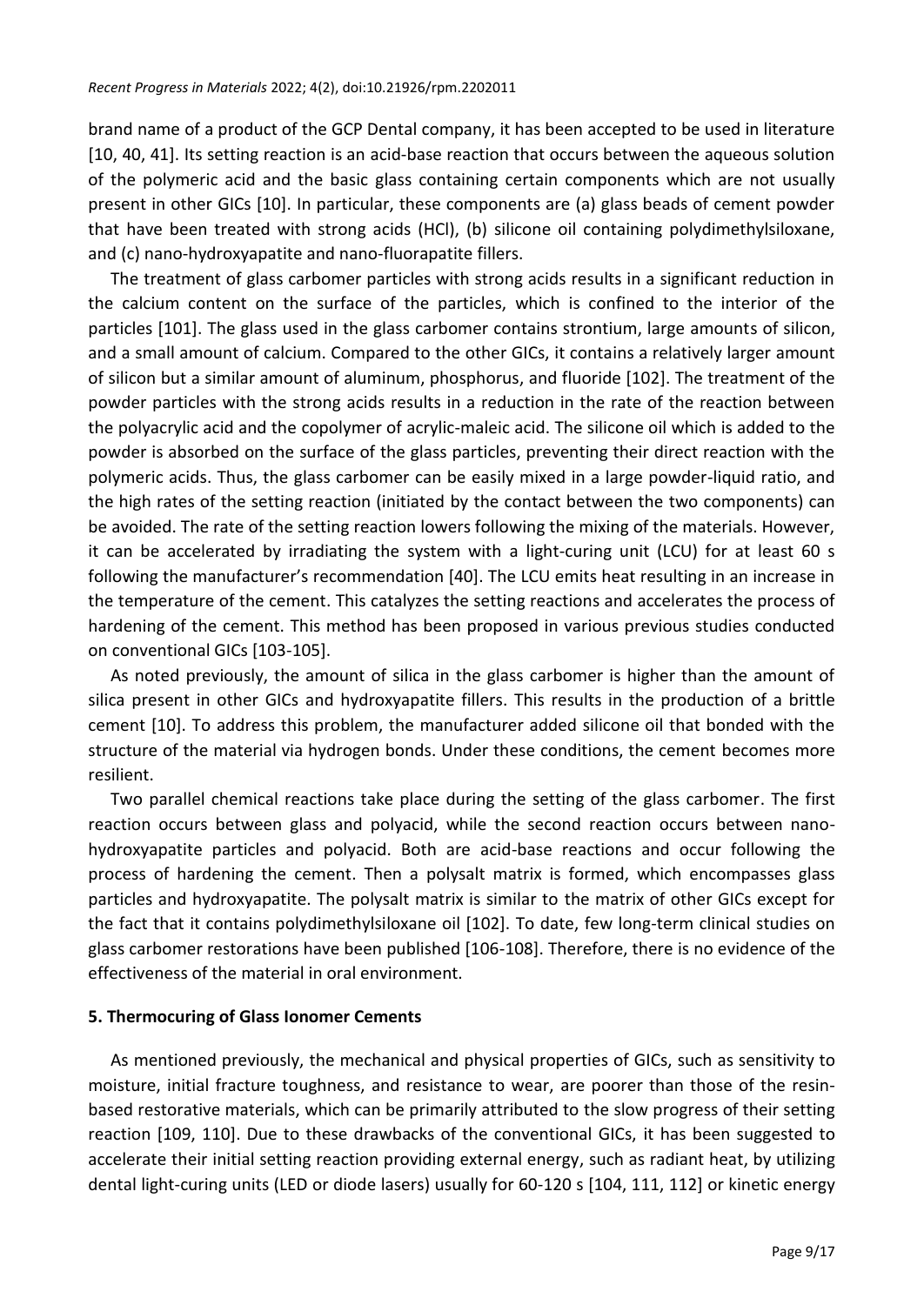by using dental ultrasonic scalers, usually for 55 s [113-115]. The delivery of external energy on the surface of a GIC reduces the duration of the initial stage of the setting process. This also improves the rate of the setting reactions leading to a faster development of the mechanical properties avoiding premature failure of their restorations [116]. More specifically, heat transfer from the light sources to the GIC surface increases ion mobility at the initial stage of the setting process and reduces the viscosity of the material resulting in the enhanced reactivity of the calcium ions in the glass and carboxylate groups of the polyalkenoic acids. This process also helps to improve and accelerate the setting reaction [112].

Various studies have reported that the transfer of external energy to the surface of GICs can increase surface microhardness [117], resistance to abrasion [118], adhesion to tooth tissues [119], and compressive strength [111], while it can reduce water sorption and solubility [120]. On the other hand, it decreases fluoride release from the surface of the material [103-105]. This method in combination with the development of GICs with novel composition is very promising for the improvement of the clinical behavior of the tooth restorations of GICs, especially in areas characterized by high mastication forces, such as the occlusal surfaces of the posterior teeth.

## **6. Conclusions**

In conclusion, modification of conventional GICs with nanoparticles improves their mechanical properties as the structure of the material is reinforced. Under these conditions, these materials become more stable and insoluble and the bond strength with the dental tissues improves. Commercially available RMGICs modified with nanoparticles do not show any significant benefit over conventional RMGICs in terms of mechanical properties and bond strength to tooth tissues. Glass carbomer is considered more bioactive than conventional GICs. The former, is apparently more fragile and less resilient than the latter. These new modified GICs require clinical documentation for their effectiveness, which can be achieved through conduction of more longterm clinical trials.

### **Author Contributions**

Dimitrios Dionysopoulos: Conceptualization, collection of the data, writing the manuscript; Olga Gerasimidou: Data curation, writing the manuscript; Constantinos Papadopoulos: writing-review and editing the manuscript.

### **Competing Interests**

The authors have declared that no competing interests exist.

### **References**

- 1. Wilson AD, Kent BE. The glass-ionomer cement, a new translucent dental filling material. J Appl Chem Biotechnol. 1971; 21: 313.
- 2. Tyas MJ, Burrow MF. Adhesive restorative materials: A review. Aust Dent J. 2004; 49: 112-121.
- 3. Dionysopoulos D. The effect of fluoride-releasing restorative materials on inhibition of secondary caries formation. Fluoride. 2014; 47: 258-265.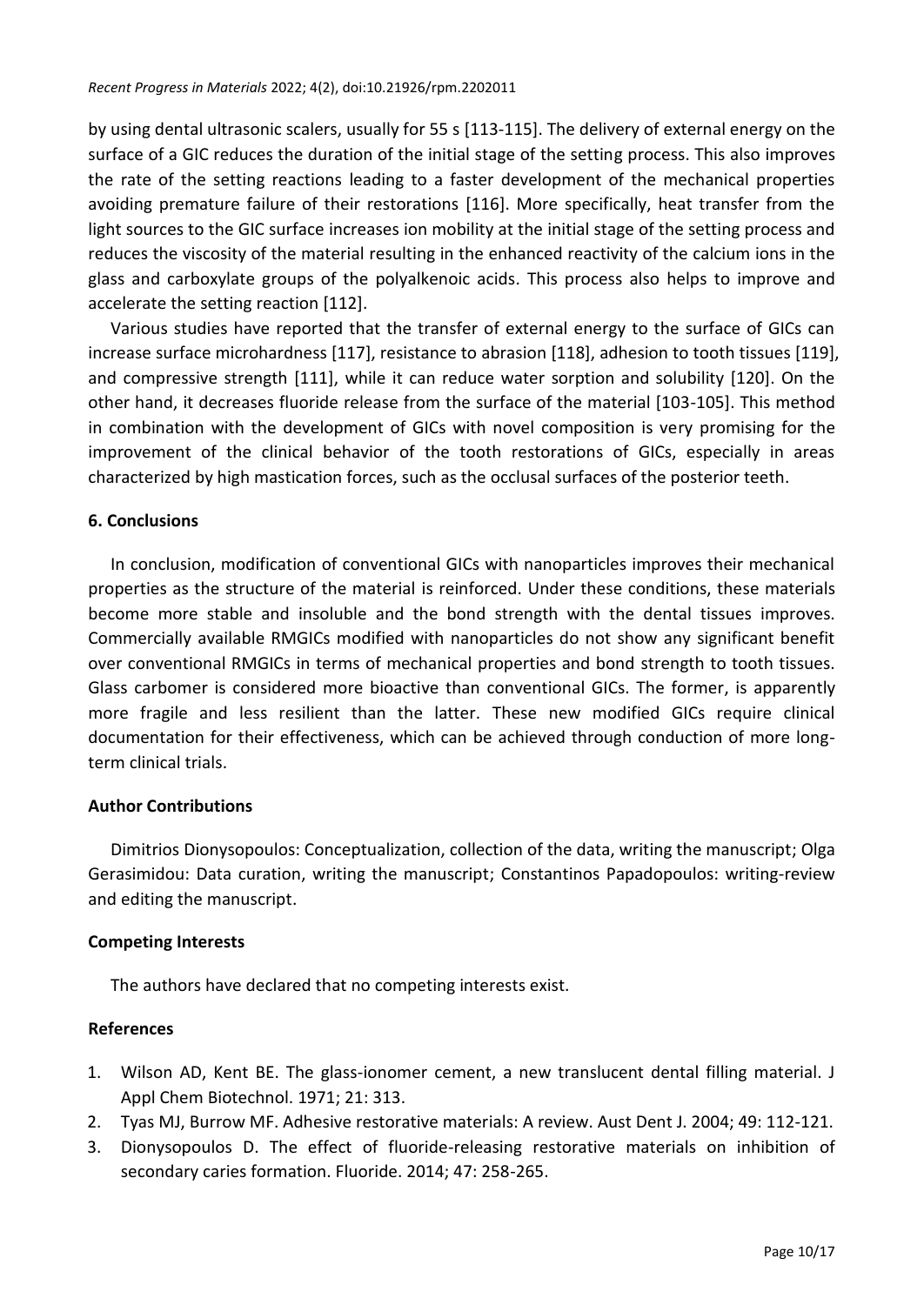- 4. Forss H, Jokinen J, Spets-Happonen S, SeppäL, Luoma H. Fluoride and mutans streptococci in plaque grown on glass ionomer and composite. Caries Res. 1991; 25:454-458.
- 5. Prosser HJ, Powis DR, Wilson AD. Glass-ionomer cements of improved flexural strength. J Dent Res. 1986; 65: 146-148.
- 6. Smith DC. Development of glass-ionomer cement systems. Biomaterials. 1998; 19: 467-478.
- 7. Guggenberger R, May R, Stefan KP. New trends in glass-ionomer chemistry. Biomaterials. 1998; 19: 479-483.
- 8. Mccabe JF, Walls A. Applied dental materials. Hoboken: John Wiley & Sons; 2013.
- 9. Anusavice KJ, Shen C, Rawls HR. Phillips' science of dental materials. St Louis: Elsevier Health Sciences; 2012.
- 10. Sidhu SK, Nicholson JW. A review of glass-ionomer cement for clinical dentistry. J FunctBiomater. 2016; 7: 16.
- 11. Pires R, Nunes TG, Abrahams I, Hawkes GE, Morais CM, Fernandez C. Stray-field imaging and multinuclear magnetic resonance spectroscopy studies on the setting of a commercial glassionomer cement. J Mater Sci Mater Med. 2004; 15: 201-208.
- 12. Zainuddin N, Karpukhina N, Hill RG, Law RV. A long-term study on the setting reaction of glass ionomer cements by 27Al MAS-NMR spectroscopy. Dent Mater. 2009; 25: 290-295.
- 13. Nicholson JW. Chemistry of glass-ionomer cements: A review. Biomaterials. 1998; 6: 485-494.
- 14. Earl MSA, Mount GJ, Hume WR. The effect of varnishes and other surface treatments on water movement across the glass-ionomer cement surface. II. Aust Dent J. 1989; 34: 326-329.
- 15. Crisp S, Pringuer MA, Wardleworth D, Wilson AD. Reactions in glass-ionomer cements: II. An infrared spectroscopic study. J Dent Res. 1974; 53: 1414-1419.
- 16. Nicholson JW. Maturation processes in glass-ionomer dental cements. Acta BiomaterOdontol Scand. 2018; 4: 63-71.
- 17. Van Dijken JW. 3-Year clinical evaluation of a compomer, a resin-modified glass ionomer and a resin composite in class III restorations. Am J Dent. 1996; 9: 195-198.
- 18. Abdalla AI, Alhadainy HA, García-Godoy F. Clinical evaluation of glass ionomers and compomers in Class V carious lesions. Am J Dent. 1997; 10: 18-20.
- 19. McLean JW, Powis DR, Prosser HJ, Wilson AD. The use of glass-ionomer cements in bonding composite resins to dentine. Br Dent J. 1985; 158: 410-414.
- 20. Andersson-Wenckert IE, Van Dijken JW, Kieri C. Durability of extensive Class II open-sandwich restorations with a resin-modified glass ionomer cement after 6 years. Am J Dent. 2004; 17: 43-50.
- 21. Dionysopoulos D, Sfeikos T, Tolidis K. Fluoride release and recharging ability of new dental sealants. Eur Arch Paediatr Dent. 2016; 17: 45-51.
- 22. Xie D, Brantley WA, Culbertson BM, Wang G. Mechanical properties and microstructures of glass-ionomer cements. Dent Mater. 2000; 16: 129-138.
- 23. Peutzfeldt A, García-Godoy F, Asmussen E. Surface hardness and wear of glass ionomers and compomers. Am J Dent. 1997; 10: 15-17.
- 24. Um CM, Øilo G. The effect of early water contact on glass-ionomer cements. Quintessence Int. 1992; 23: 209-214.
- 25. Wilson AD. Resin-modified glass-ionomer cements. Int J Prosthodont. 1990; 3: 425-429.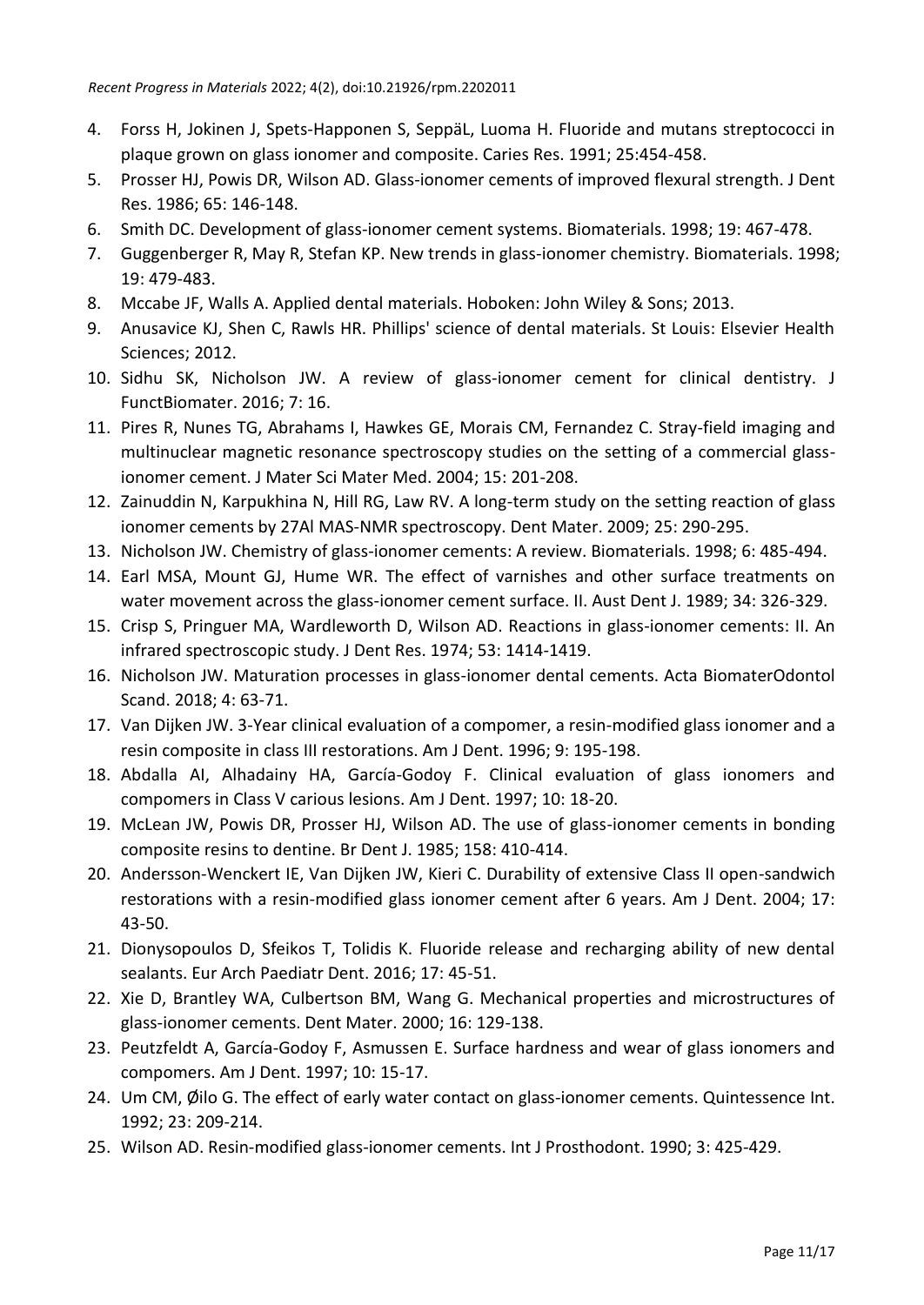- 26. Soncini JA, Maserejian NN, Trachtenberg F, Tavares M, Hayes C. The longevity of amalgam versus compomer/composite restorations in posterior primary and permanent teeth: Findings from the New England children's amalgam trial. J Am Dent Assoc. 2007; 138: 763-772.
- 27. Zoergiebel J, Ilie N. Evaluation of a conventional glass ionomer cement with new zinc, formulation: Effect of coating, aging and storage agents. Clin Oral Investig. 2013; 17: 619-626.
- 28. Boyd D, Towler MR. The processing, mechanical properties and bioactivity of zinc based glass ionomer cements. J Mater Sci Mater Med. 2005; 16: 843-850.
- 29. Kerby RE, Bleiholder RF. Physical properties of stainless-steel and silver-reinforced glassionomer cements. J Dent Res. 1991; 70: 1358-1361.
- 30. Deb S, Nicholson JW. The effect of strontium oxide in glass-ionomer cements. J Mater Sci Mater Med. 1999; 10: 471-474.
- 31. Tjandrawinata R, Irie M, Yoshida Y, Suzuki K. Effect of adding spherical silica filler on physicomechanical properties of resin modified glass-ionomer cement. Dent Mater J. 2004; 23: 146- 154.
- 32. Moshaverinia A, Roohpour N, Chee WWL, Schricker SR. A review of powder modifications in conventional glass-ionomer dental cements. J Mater Chem. 2011; 21: 1319-1328.
- 33. Gu YW, Yap AU, Cheang P, Khor KA. Zirconia-glass ionomer cement—A potential substitute for miracle mix. Scr Mater. 2005; 52: 113-116.
- 34. Gu YW, Yap AU, Cheang P, Khor KA. Effects of incorporation of HA/ZrO2 into glass ionomer cement (GIC). Biomaterials. 2005; 26: 713-720.
- 35. Lohbauer U, Walker J, Nikolaenko S, Werner J, Clare A, Petschelt A, et al. Reactive fibre reinforced glass ionomer cements. Biomaterials. 2003; 24: 2901-2907.
- 36. Moshaverinia A, Ansari S, Movasaghi Z, Billington RW, Darr JA, Rehman IU. Modification of conventional glass-ionomer cements with N-vinylpyrrolidone containing polyacids, nanohydroxy and fluoroapatite to improve mechanical properties. Dent Mater. 2008; 24:1381- 1390.
- 37. Kao EC, Culbertson BM, Xie D. Preparation of glass ionomer cement using N-acryloylsubstituted amino acid monomers—Evaluation of physical properties. Dent Mater. 1996; 12: 44-51.
- 38. Curtis AR, Palin WM, Fleming GJP, Shortall ACC, Marquis PM. The mechanical properties of nanofilled resin-based composites: The impact of dry and wet cyclic pre-loading on bi-axial flexure strength. Dent Mater. 2009; 25: 188-197.
- 39. Xia Y, Zhang F, Xie H, Gu N. Nanoparticle-reinforced resin-based dental composites. J Dent. 2008; 36: 450-455.
- 40. Zainuddin N, Karpukhina N, Hill RG, Law RV. Characterisation of remineralising Glass Carbomer®, ionomer cement by MAS-NMR spectroscopy. Dent Mater. 2012; 28: 1051-1058.
- 41. Cehreli SB, Tirali RE, Yalcinkava Z, Cehreli ZC. Microleakage of newly developed glass carbomer cement in primary teeth. Eur J Dent. 2013; 7: 15-21.
- 42. Ong JEX, Yap AU, Hong JY, Eweis AH, Yahya NA. Viscoelastic properties of contemporary bulkfill restoratives: A dynamic-mechanical analysis. Oper Dent. 2018; 43: 307-314.
- 43. Furhmann D, Murchison D. Whipple S, Vandewalle K. Properties of new glass ionomer restorative systems marketed for stress-bearing areas. Oper Dent. 2020; 45: 104-110.
- 44. Dionysopoulos D, Gerasimidou O. Wear of contemporary dental composite resin restorations: A literature review. Restor Dent Endod. 2021; 46: e18.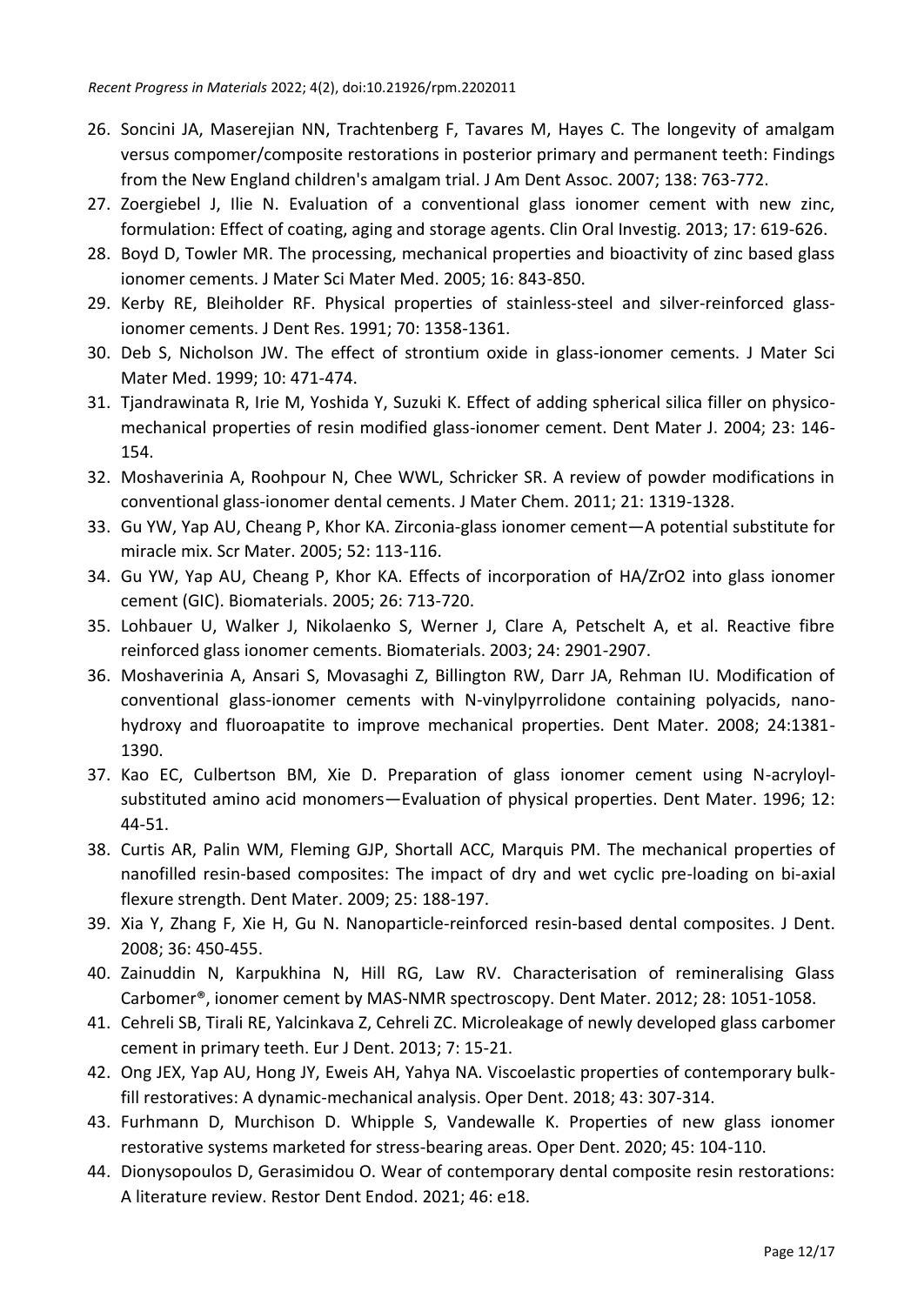- 45. Mitra SB. Adhesion to dentin and physical properties of a light-cured glass-ionomer liner/base. J Dent Res. 1991; 70: 72-74.
- 46. Yelamanchili A, Darvell BW. Network competition in a resin-modified glass-ionomer cement. Dent Mater. 2008; 24: 1065-1069.
- 47. Mathis RS, Ferracane JL. Properties of a glass-ionomer/resin-composite hybrid material. Dent Mater. 1989; 5: 355-358.
- 48. De Witte AM, De Maeyer EA, Verbeeck RM, Martens LC. Fluoride release profiles of mature restorative glass ionomer cements after fluoride application. Biomaterials. 2000; 21: 475-482.
- 49. Dionysopoulos D, Koliniotou-Koumpia E, Helvatzoglou-Antoniades M, Kotsanos N. Fluoride release and recharge ability of contemporary fluoride-containing restorative materials and dental adhesives. Dent Mater J. 2013; 3: 296-304.
- 50. Forss H. Release of fluoride and other elements from light-cured glass ionomers in neutral and acidic conditions. J Dent Res. 1993; 72: 1257-1262.
- 51. Czarnecka B, Nicholson JW. Ion release by resin-modified glass-ionomer cements into water and lactic acid solutions. J Dent. 2006; 34: 539-543.
- 52. Palmer G, Anstice HM, Pearson GJ. The effect of curing regime on the release of hydroxethylmethacylate (HEMA) from resin-modified glass-ionomer cements. J Dent. 1999; 27: 303-311.
- 53. Hamid A, Hume WR. Diffusion of resin monomers through human carious dentin in vitro. Endod Dent Traumatol. 1997; 13: 1-5. DOI: 10.1111/j.1600-9657.1997.tb00001.x.
- 54. Kan KC, Messer LB, Messer HH. Variability in cytotoxicity and fluoride release of resinmodified glass-ionomer cements. J Dent Res. 1997; 76: 1502-1507.
- 55. Coutinho E, Cardoso MV, De Munck J, Neves AA, Van Landuyt KL, Poitevin A, et al. Bonding effectiveness and interfacial characterization of a nano-filled resin-modified glass-ionomer. Dent Matter. 2009; 25: 1347-1357.
- 56. El-Askary F, Nassif M. Bonding nano-filled resin-modified glass ionomer to dentin using different self-etch adhesives. Oper Dent. 2011; 36: 413-421.
- 57. Hannig M, Hannig C. Nanomaterials in preventive dentistry. Nat Nanotechnol. 2010; 5: 565- 569.
- 58. Najeeb S, Khurshid Z, Matinlirtna JP, Siddiqui F, Nassani MZ, Baroudi K. Nanomodified peek dental implants: Bioactive composites and surface modification—A review. Int J Dent. 2015; 2015: 381759.
- 59. Roco MC. Nanotechnology: Convergence with modern biology and medicine. CurrOpinBiotechnol. 2003; 14: 337-346.
- 60. Zafar MS, Ahmed N. Nano-mechanical evaluation of dental hard tissues using indentation technique. World Appl Sci J. 2013; 28: 1393-1399.
- 61. Zhang L, Webster TJ. Nanotechnology and nanomaterials: Promises for improved tissue regeneration. Nano Today. 2009; 4: 66-80.
- 62. Baker Jr JR. Nanotechnology and medicine. J Oral Maxillofac Surg. 2007; 65: 27.
- 63. Wickson F. Narratives of nature and nanotechnology. Nat Nanotechnol. 2008; 3: 313-315.
- 64. Le Guéhennec L, Soueidan A, Layrolle P, Amouriq Y. Surface treatments of titanium dental implants for rapid osseointegration. Dent Mater. 2007; 23: 844-854.
- 65. Terry DA. Direct applications of a nanocomposite resin system: Part 1—The evolution of contemporary composite materials. PractProcedAesthet Dent. 2004; 16: 417-432.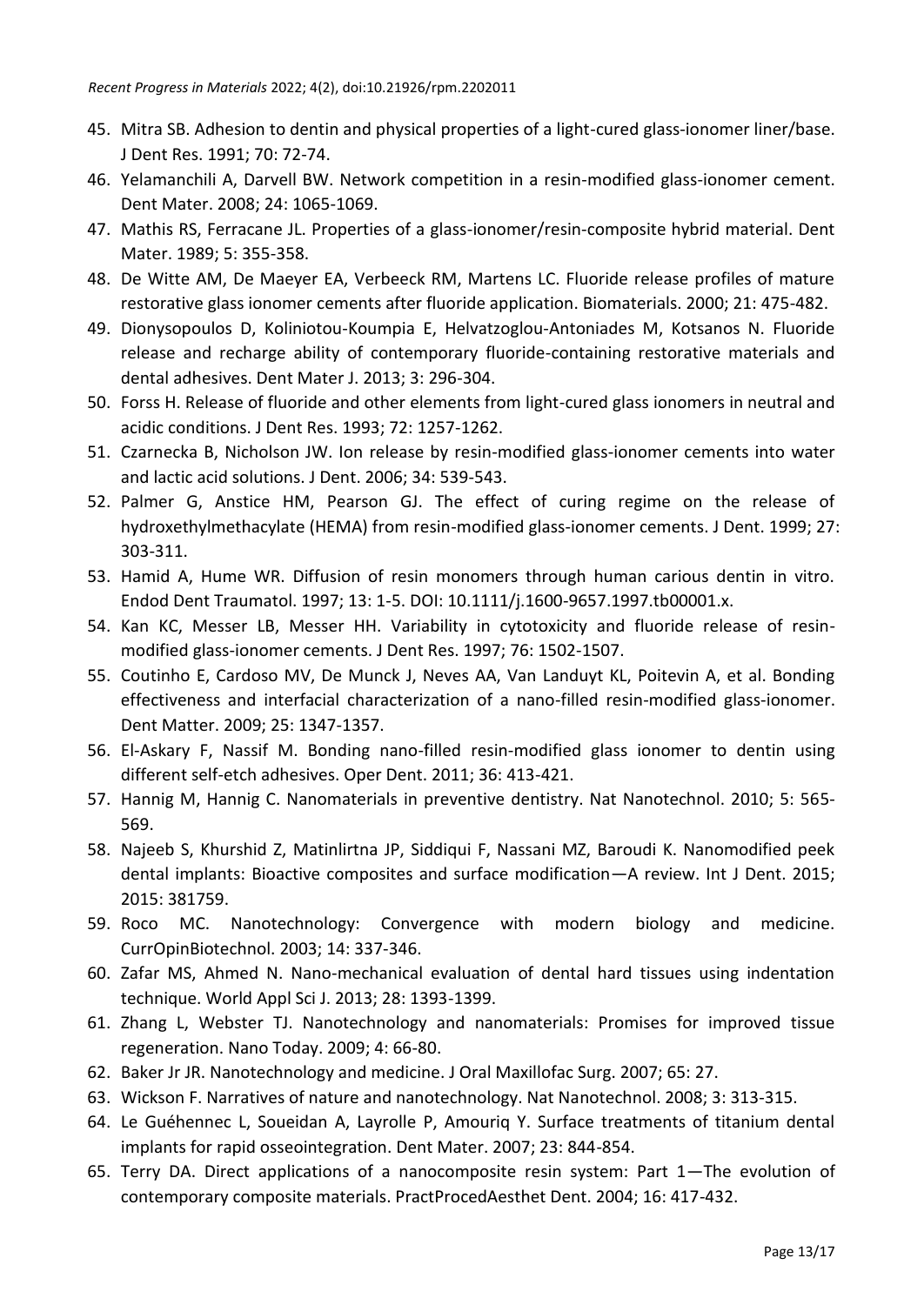- 66. Chen MH. Update on dental nanocomposites. J Dent Res. 2010; 89: 549-560.
- 67. Hannig M, Hannig C. Nanotechnology and its role in caries therapy. Adv Dent Res. 2012; 24: 53-57.
- 68. Khurshid Z, Zafar M, Qasim S, Shahab S, Nassem M, Abureqaiba A. Advances in nanotechnology for restorative dentistry. Materials. 2015; 8: 717-731.
- 69. Javed F, Vohra F, Zafar S, Almas K. Significance of osteogenic surface coatings on implants to enhance osseointegration under osteoporotic-like conditions. Implant Dent. 2014; 23: 679- 686.
- 70. Huang SB, Gao SS, Yu HY. Effect of nano-hydroxyapatite concentration on remineralization of initial enamel lesion in vitro. Biomed Mater. 2009; 4: 034104.
- 71. Huang S, Gao S, Cheng L, Yu H. Remineralization potential of nano-hydroxyapatite on initial enamel lesions: An in vitro study. Caries Res. 2011; 45: 460-468.
- 72. Zakir M, Al Kheraif AAA, Asif M, Wong FSL, Rehman IU. A comparison of the mechanical properties of a modified silorane based dental composite with those of commercially available composite material. Dent Mater. 2013; 29: e53-e59.
- 73. Moshaverinia A, Ansari S, Moshaverinia M, Roohpour N, Darr JA, Rehman L. Effects of incorporation of hydroxyapatite and fluoroapatitenanobioceramics into conventional glass ionomer cements (GIC). Acta Biomater. 2008; 4: 432-440.
- 74. Lucas ME, Arita K, Nishino M. Toughness, bonding and fluoride-release properties of hydroxyapatite-added glass ionomer cement. Biomaterials. 2003; 24: 3787-3794.
- 75. Lee JJ, Lee YK, Choi BJ, Lee JH, Choi HJ, Son HK, et al. Physical properties of resin-reinforced glass ionomer cement modified with micro and nano-hydroxyapatite. J NanosciNanotechnol. 2010; 10: 5270-5276.
- 76. Elsaka SE, Hamouda IM, Swain MV. Titanium dioxide nanoparticles addition to a conventional glass-ionomer restorative: Influence on physical and antibacterial properties. J Dent. 2011; 39: 589-598.
- 77. Garcia-Contreras R, Scougall-Vilchis RJ, Contreras-Bulnes R, Sakagami H, Morales-Luckie RA, Nakajima H. Mechanical, antibacterial and bond strength properties of nano-titaniumenriched glass ionomer cement. J Appl Oral Sci. 2015; 23: 321-328.
- 78. Garcia-Contreras R, ScougauVilchis RJ, Contreras-Bulnes R, Kanda Y, Nakajima H, Sakagami H. Effects of TiO<sub>2</sub>nanoglass ionomer cements against normal and cancer oral cells. In Vivo. 2014; 28: 895-907.
- 79. Hall S, Bradley T, Moore JT, Kuykindall T, Minella L. Acute and chronic toxicity of nano-scale TiO<sup>2</sup> particles to freshwater fish, cladocerans, and green algae, and effects of organic and inorganic substrate on TiO<sub>2</sub> toxicity. Nanotoxicology. 2009; 3: 91-97.
- 80. Lin A, McIntyre NS, Davidson RD. Studies on the adhesion of glass-ionomer cements to dentin. J Dent Res. 1992; 71: 1836-1841.
- 81. Imbery TA, Namboodiri A, Duncan A, Amos R, Best AM, Moon PC. Evaluating dentin surface treatments for resin-modified glass ionomer restorative materials. Oper Dent. 2013; 38: 429- 438.
- 82. Hamama HH, Burrow MF, Yiu C. Effect of dentine conditioning on adhesion of resin-modified glass ionomer adhesives. Aust Dent J. 2014; 59: 193-200.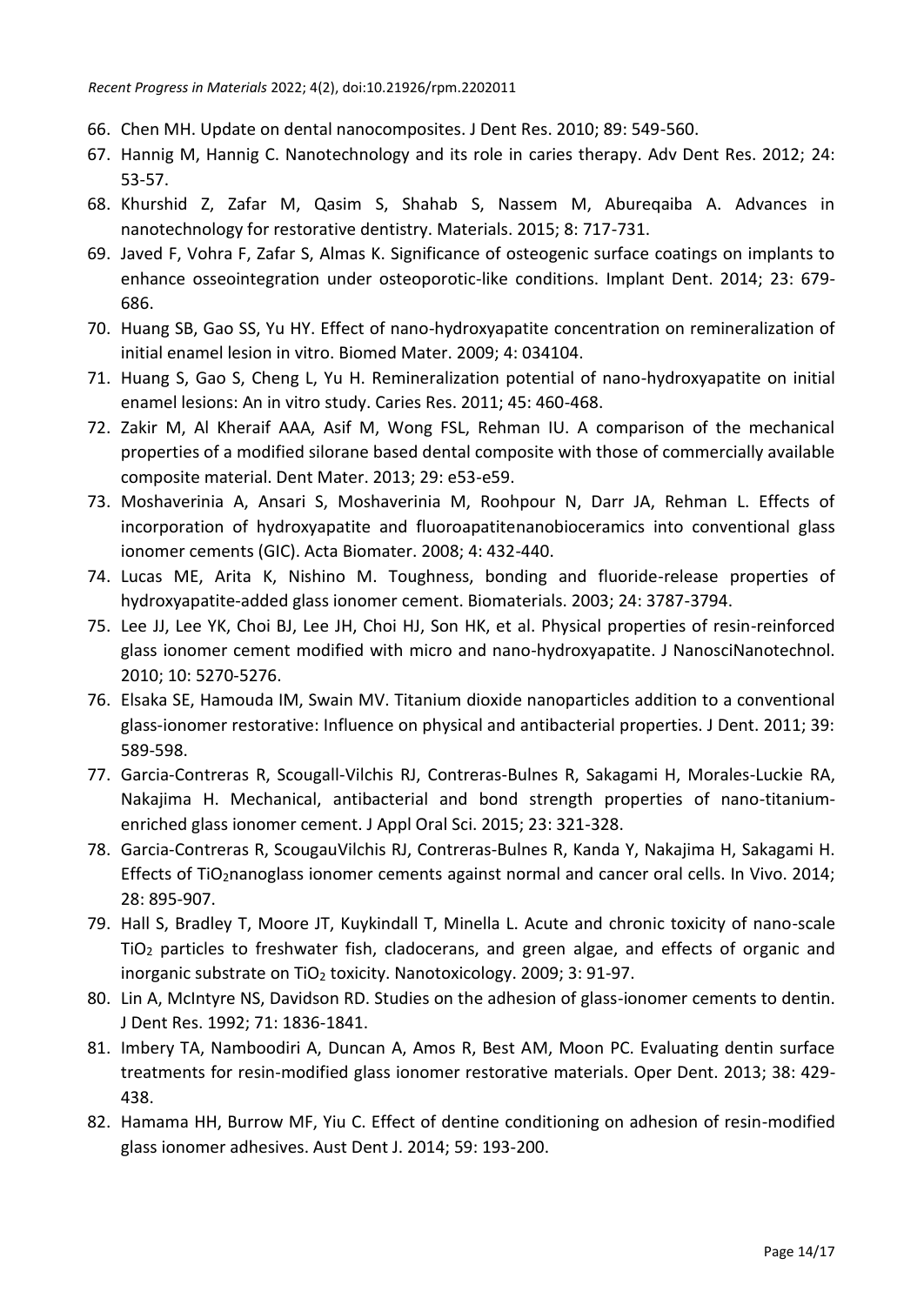- 83. Sauro S, Watson TF, Thompson L, Toledano M, Nucci C, Banerjee A. Influence of air-abrasion executed with polyacrylic acid-Bioglass 45S5 on the bonding performance of a resin-modified glass ionomer cement. Eur J Oral Sci. 2012; 120: 168-177.
- 84. Sidhu SK, Schmalz G. The biocompatibility of glass-ionomer cement materials. A status report for the American Journal of Dentistry. Am J Dent. 2001; 24: 387-396.
- 85. Hoshika S, DeMunck J, Sano H, Sidhu SK, Van Meerbeek B. Effect of conditioning and aging on the bond strength and interfacial morphology of glass-ionomer cement bonded to dentin. J Adhes Dent. 2015; 17: 141-146.
- 86. Takahashi M, Nakajima M, Tagami J, Scheffel DL, Carvalho RM, Mazzoni A, et al. The importance of size-exclusion characteristics of type I collagen in bonding to dentin matrices. Acta Biomater. 2013; 9: 9522-9528.
- 87. Perdigão J, Dutra-Corrêa M, Saraceni SH, Ciaramicoli MT, Kiyan VH. Randomized clinical trial of two resin-modified glass ionomer materials: 1-year results. Oper Dent. 2012; 37: 591-601.
- 88. El Wakeel AM, Elkassas DW, Yousry MM. Bonding of contemporary glass ionomer cements to different tooth substrates; microshear bond strength and scanning electron microscope study. Eur J Dent. 2015; 9: 176-182.
- 89. Moreau JL, Xu HH. Fluoride releasing restorative materials: Effects of pH on mechanical properties and ion release. Dent Mater. 2010; 26: e227-e235.
- 90. Pameijer CH, García-Godoy F, Morrow BR, Jefferies SR. Flexural strength and flexural fatigue properties of resin-modified glass ionomers. J Clin Dent. 2015; 26: 23-27.
- 91. Lin J, Zhu J, Gu X, Wen W, Li Q, Fischer-Brandies H, et al. Effects of incorporation of nanofluorapatite or nano-fluorohydroxyapatite on a resin-modified glass ionomer cement. Acta Biomater. 2011; 7: 1346-1353.
- 92. Moraes RR, Gonçalves LS, Lancellotti AC, Consani S, Correr-Sobrinho L, Sinhoreti MA. Nanohybrid resin composites: Nanofiller loaded materials or traditional microhybrid resins? Oper Dent. 2009; 34: 551-557.
- 93. Najeeb S, Khurshid Z, Zafar MS, Khan AS, Zohaib S, Martí JM, et al. Modifications in glass ionomer cements: Nano-sized filler and bioactivity nanoceramics. Int J Mol Sci. 2016; 17: 1134.
- 94. De Paula AB, Fucio SB, Ambrosano GM, Alonso RC, Sardi JC, Puppin-Rontani RM. Biodegradation and abrasive wear of nano restorative materials. Oper Dent. 2011; 36: 670- 677.
- 95. de Fúcio SB, de Paula AB, de Carvalho FG, Feitosa VP, Ambrosano GM, Puppin-Rontani RM. Biomechanical degradation of the nano-filled resin-modified glass-ionomer surface. Am J Dent. 2012; 25:315-320.
- 96. de Paula AB, de Fúcio SB, Alonso RC, Ambrosano GM, Puppin-Rontani RM. Influence of chemical degradation on the surface properties of nano restorative materials. Oper Dent. 2014; 39: e109-e117.
- 97. Wiegand A, Buchalla W, Attin T. Review on fluoride-releasing restorative materials—Fluoride release and uptake characteristics, antibacterial activity and influence on caries formation. Dent Mater. 2007; 23: 343-362.
- 98. Dionysopoulos D, Koliniotou-Koumpia E, Kotsanos N. The effect of low-concentration fluoride solutions on fluoride recharge ability of contemporary dental restoratives and adhesives. Fluoride. 2015; 48: 351-363.
- 99. Ullah R, Zafar MS. Oral and dental delivery of fluoride: A review. Fluoride. 2015; 48: 195-204.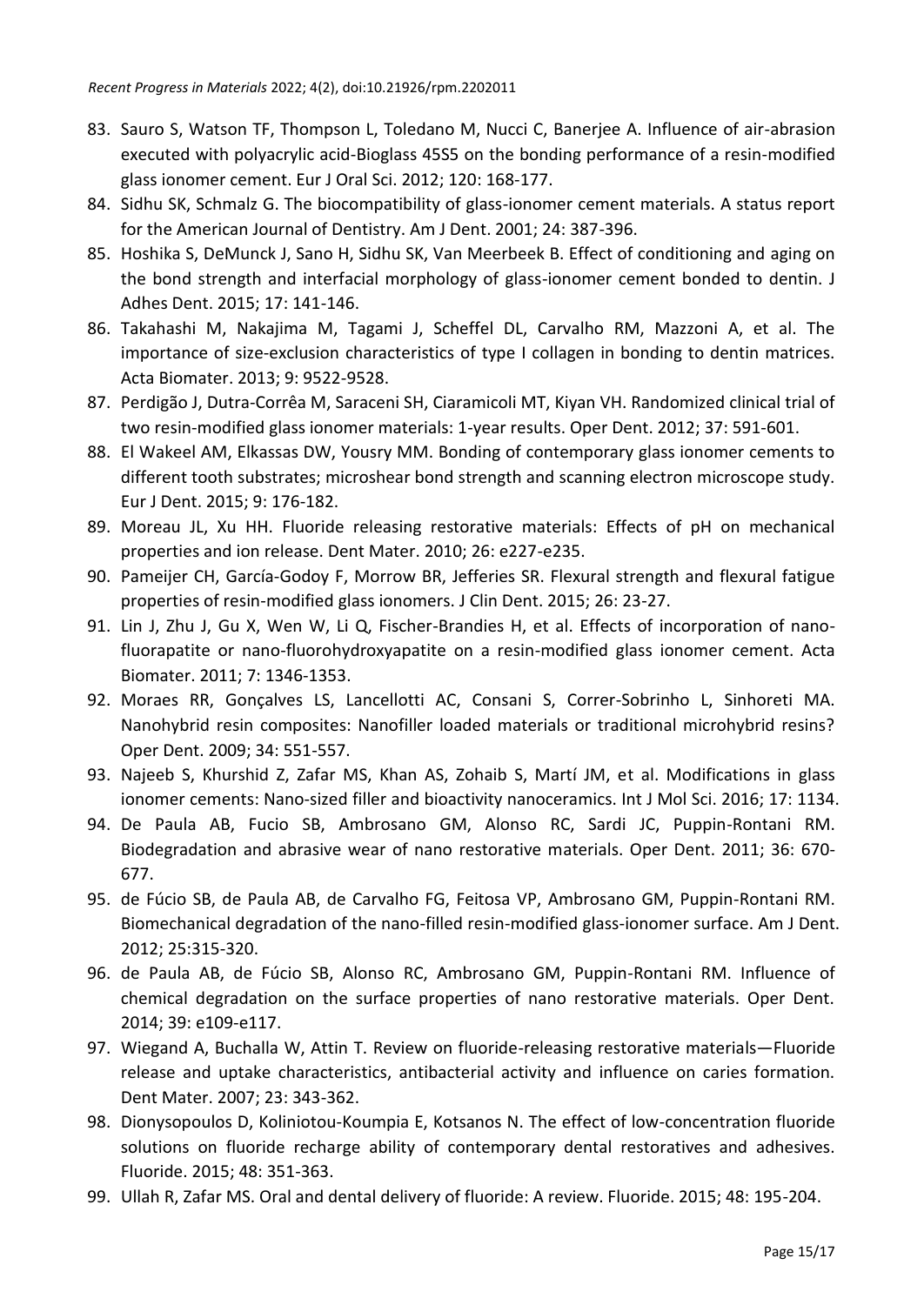- 100.Zafar MS, Ahmed N. Therapeutic roles of fluoride released from restorative dental materials. Fluoride. 2015; 8: 184-194.
- 101.Dionysopoulos D, Kotiniotou-Koumpia E, Heivatzoglou-Antoniades M, Kotsanos N. In vitro inhibition of enamel demineralization by fluoride-releasing restorative materials and dental adhesives. Oral Health Prev Dent. 2016; 14: 371-380.
- 102.Van Den Bosch W, Van Duinen RN. Self hardening glass carbomer composition. 2004;US20060217455A1. Available from: [https://patents.google.com/patent/US20060217455A1/en.](https://patents.google.com/patent/US20060217455A1/en)
- 103.Tolidis K, Dionysopoulos D, Gerasimou P, Sfeikos T. Effect of radiant heat and ultrasound on fluoride release and surface hardness of glass ionomer cements. J Appl BiomaterFunct Mater. 2016; 14: 463-469.
- 104.Dionysopoulos D, Tolidis K, Strakas D, Gerasimou P, Sfeikos T, Gutknecht N. Effect of radiant heat on conventional glass ionomer cements during setting by using a blue light diode laser system (445 nm). Lasers Med Sci. 2017; 32: 703-709.
- 105.Dionysopoulos D, Tolidis K, Gerasimou P, Sfeikos T. Effect of three clinical curing treatments on fluoride release and surface hardness of glass-ionomer cements. Int J Periodontics Restorative Dent. 2017; 37: e197-e203.
- 106.Gorseta K, Glavina D, Borzabadi-Farahani A, Van Duinen RN, Skrinjaric I, Hill RG, et al. Oneyear clinical evaluation of a Glass Carbomer fissure sealant, a preliminary study. Eur J ProsthodontRestor Dent. 2014; 22: 67-71.
- 107.Chen X, Du MQ, Fan MW, Mulder J, Huysrnans MC, Frencken JE. Caries-preventive effect of sealants produced with altered glass-ionomer materials, after 2 years. Dent Mater. 2012; 28: 554-560.
- 108.Hu X, Zhang W, Fan M, Mulder J, Frencken JE. Frequency of remnants of sealants left behind in pit and fissures of occlusal surfaces after 2 and 3 years. Clin Oral Investig. 2017; 21: 143-149.
- 109.De Gee AJ, Van Duinen RN, Werner A, Davidson CL. Early and long-term wear of conventional and resin-modified glass ionomers. J Dent Res. 1996; 75: 1613-1619.
- 110.Yap AU, Cheang PH, Chay PL. Mechanical properties of two restorative reinforced glassionomer cements. J Oral Rehabil. 2002; 29:682-688.
- 111.Kleverlaan CJ, Van Duinen RNB, Feilzer AJ. Mechanical properties of glass ionomer cements affected by curing methods. Dent Mater. 2004; 20: 45-50.
- 112.Gavic L, Gorseta K, Glavina D, Czarnecka B, Nicholson JW. Heat transfer properties and thermal cure of glass-ionomer dental cements. J Mater Sci Mater Med. 2015; 26: 249.
- 113.Talal A, Tanner KE, Billington R, Pearson GJ. Effect of ultrasound on the setting characteristics of glass ionomer cements studied by Fourier transform infrared spectroscopy. J Mater Sci Mater Med. 2009; 20: 405-411.
- 114.Dehurtevent M, Deveaux E, Hornez JC, Robberecht L, Tabary N, Chai F. Influence of heat and ultrasonic treatments on the setting and maturation of a glass-ionomer cement. Am J Dent. 2015; 28: 105-110.
- 115.Thanjal NK, Billington RW, Shahid S, Luo J, Hill RG, Pearson GJ. Kinetics of fluoride ion release from dental restorative glass ionomer cements: The influence of ultrasound, radiant heat and glass composition. J Mater Sci Mater Med. 2010; 21: 589-595.